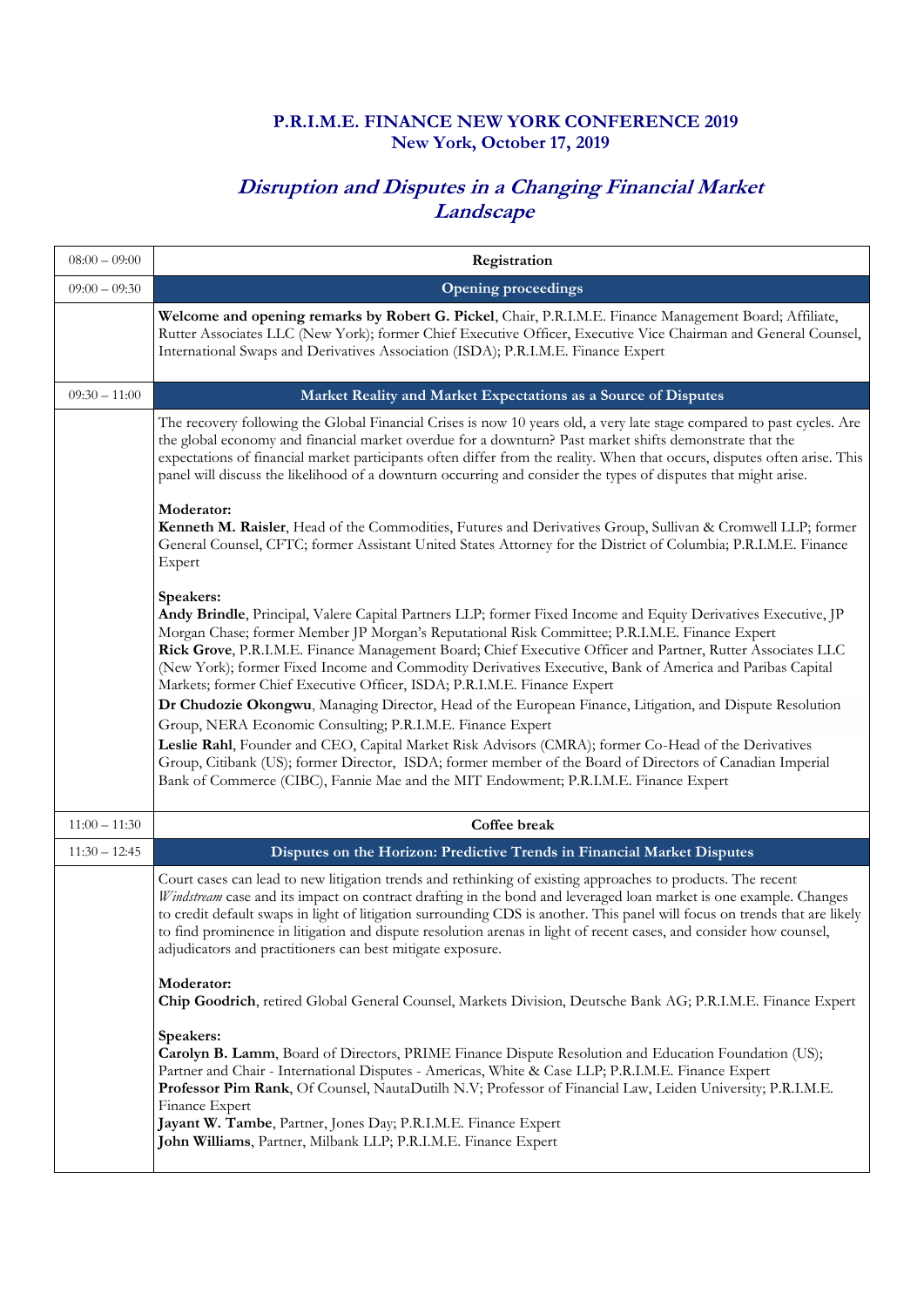| $12:45 - 1:45$ | Lunch break                                                                                                                                                                                                                                                                                                                                                                                                                                                                                                                                                                                                                                                                                                                                     |
|----------------|-------------------------------------------------------------------------------------------------------------------------------------------------------------------------------------------------------------------------------------------------------------------------------------------------------------------------------------------------------------------------------------------------------------------------------------------------------------------------------------------------------------------------------------------------------------------------------------------------------------------------------------------------------------------------------------------------------------------------------------------------|
| $1:45 - 3:00$  | Benchmark, Get Set, Go: The Race Toward Alternative Benchmarks                                                                                                                                                                                                                                                                                                                                                                                                                                                                                                                                                                                                                                                                                  |
|                | The transition from LIBOR and other IBORs to alternative rates has represented a monumental shift across<br>financial markets worldwide. What are some of the ramifications benchmark transition poses for existing long-<br>term contracts and the future of derivatives contracts? How can contractual fallbacks for existing IBORs mitigate<br>some of the issues arising from transition? What are the implications of benchmark transition for derivatives<br>collateral and discounting? This panel will focus on the ripple effects of benchmark transition and implications for<br>dispute resolvers and participants in the financial sector.                                                                                          |
|                | Moderator:<br>Joyce M. Hansen, retired Deputy General Counsel and Senior Vice President, Federal Reserve Bank of New York;<br>Co-Chair, US delegation for the Hague Securities Convention; Co-Chair, US delegation for the Geneva Securities<br>Convention and the UNIDROIT Netting Principles; P.R.I.M.E. Finance Expert                                                                                                                                                                                                                                                                                                                                                                                                                       |
|                | Speakers:<br>Thomas C. Baxter, Jr., Of Counsel, Sullivan & Cromwell LLP; former General Counsel, Executive Vice President<br>and Head of the Legal Group, Federal Reserve Bank of New York; P.R.I.M.E. Finance Expert<br>Guy Dempsey, Of Counsel, Katten Muchin Rosenman UK LLP; former General Counsel, Americas, Barclays<br>Capital; former Member Financial Markets Lawyers Group associated with the Federal Reserve Bank of New<br>York; P.R.I.M.E. Finance Expert<br>Ellen P. Pesch, Partner & Global Co-Head, OTC Derivatives Industry Group, Sidley Austin LLP; P.R.I.M.E.<br>Finance Expert                                                                                                                                           |
| $3:00 - 4:15$  | Disruptions from the FinTech Sector: What's Coming and How Should We Prepare?                                                                                                                                                                                                                                                                                                                                                                                                                                                                                                                                                                                                                                                                   |
|                | New innovations in the financial services industry, and particularly the FinTech sector, continue to test the markets'<br>interest. At the same time, regulatory structures are under consideration that would balance the benefits of<br>innovation with the risks posed to the financial system at the same time that the legal systems charged with resolving<br>related disputes are starting to be tested. Using the developments in the crypto-asset and related derivative sectors,<br>blockchain technology, and quantitative computing as examples, this panel will explore these areas and discuss how<br>various legal and regulatory bodies have been dealing with the evolving FinTech landscape.                                  |
|                | Moderator:<br>Joseph Bauman, P.R.I.M.E. Finance Management Board; Board of Directors, PRIME Finance Dispute<br>Resolution and Education Foundation (US); Affiliate, Rutter Associates LLC; former Chief Administrative<br>Officer, Athilon Group Holdings Corp; former Chairman, ISDA; P.R.I.M.E. Finance Expert.                                                                                                                                                                                                                                                                                                                                                                                                                               |
|                | Speakers:<br>Mark Brickell, Chief Executive Officer, Clear Markets Holdings, Inc.; former Chairman, ISDA; former<br>Managing Director, JP Morgan; P.R.I.M.E. Finance Expert<br>Gary DeWaal, Special Counsel and Chair, Financial Markets and Regulatory, Katten Muchin Rosenman LLP;<br>former Senior Managing Director and Group General Counsel, Newedge; P.R.I.M.E. Finance Expert<br>Timothy G. Massad, Senior Fellow, Kennedy School of Government at Harvard University; Adjunct Professor<br>of Law, Georgetown University Law Center; former Chairman, CFTC; former Assistant Secretary for Financial<br>Stability, United States Department of the Treasury; former Partner, Cravath, Swaine & Moore LLP; P.R.I.M.E.<br>Finance Expert |
| $4:15 - 4:30$  | Coffee break                                                                                                                                                                                                                                                                                                                                                                                                                                                                                                                                                                                                                                                                                                                                    |